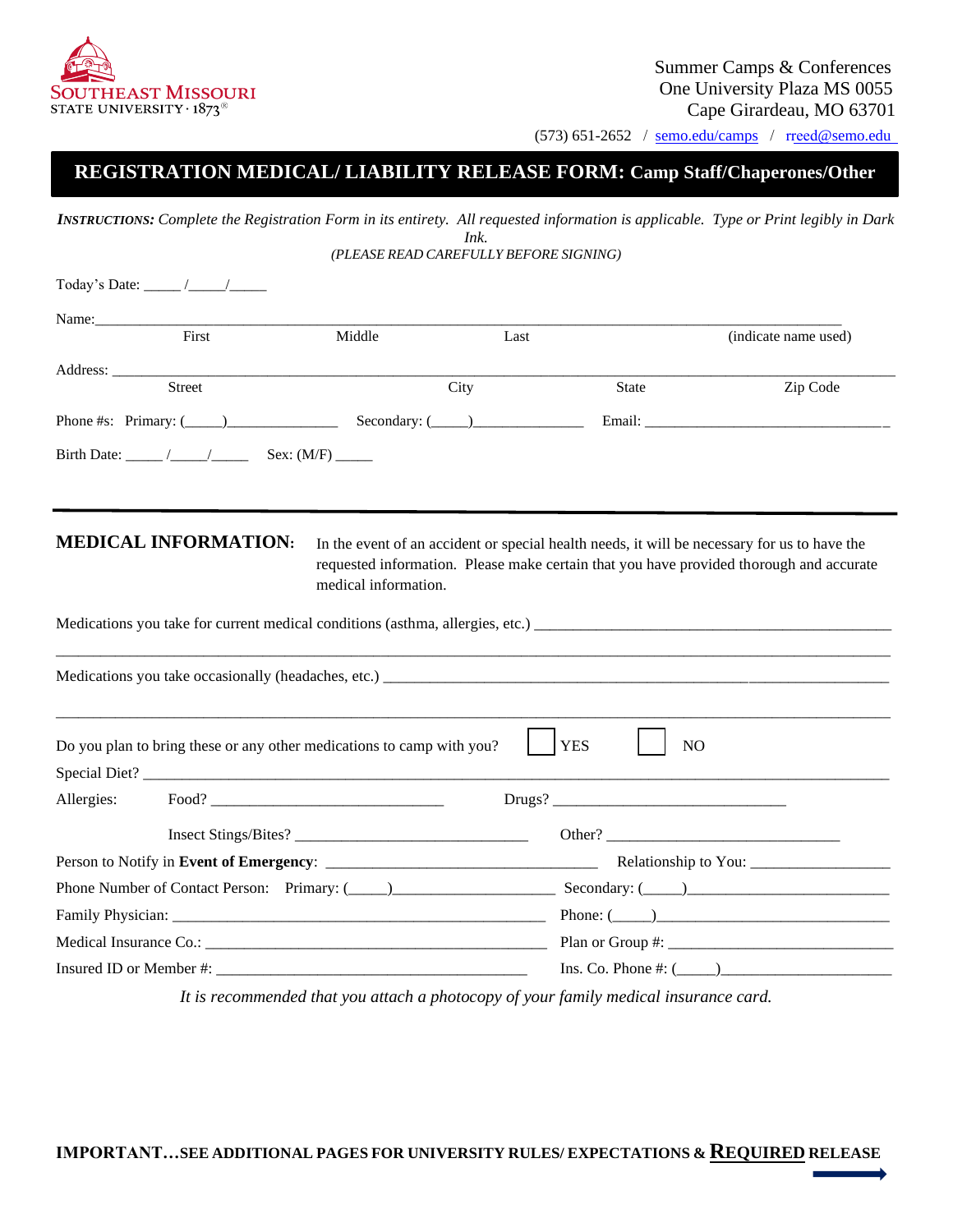#### **SOUTHEAST MISSOURI STATE UNIVERSITY CAMP RULES & EXPECTATIONS:** *(REQUIRED)*

- 1. All medications are to be listed on the Registration/Medical/Liability Release form. All medications must be in original bottle and /or container. Campers are not to share any medications, including over-the-counter medications.
- 2. Campers are encouraged to walk or explore campus with adult supervision only.
- 3. Everyone must attend all scheduled events for the camp.
- 4. Campers are not permitted to remain in the residence halls or other facilities without adult supervision.
- 5. Campers MUST be in the residence hall by the designated curfew established by the camp host. Curfew is established for the safety, security, and mental and physical well-being of all individuals.
- 6. Campers are expected to be appropriately clothed when outside their individual room and in common areas of the residence hall(s).
- 7. All campers, chaperones, and camp staff are expected to assist with maintaining a clean, safe campus environment. Please place trash in provided receptacles, report spills, damages, needed repairs, or potential hazards to the University staff located in the facility as soon as possible, properly secure individual possessions and sleeping rooms, and abide by all University and camp rules and policies to ensure the safety of all persons and property.
- 8. If you reside in a residence hall, you will be issued a key/key card. A lost key fee will be assessed to the camp host by the University if all keys are not returned at check out. The camp host reserves the right to in turn assess the lost key fee to the responsible individual or group.
- 9. Additionally, the University will assess the condition and general repair of each sleeping room, common area, classroom or activity space of a residence hall(s) and other University facilities utilized as part of this camp prior to check-in and during check-out of each camp. Any needed extra cleaning or repairs that can be attributed to the intentional damage, misuse or maltreatment of a University facility on behalf of an individual or group will be assessed to the camp host by the University. The camp host reserves the right to in turn assess the damage/repair charges to an individual, a group or all camp attendees.
- 10. No bulling, including via social medias, or fighting is allowed.
- 11. Drugs, alcohol, any form of tobacco, firearms, knives, or any kind of weapon, or fireworks are NOT allowed on University property.
- 12. Amplified sound, group activities, or large group gatherings are not permitted on the sleeping floors of the residence halls after 11:00 p.m. and before 7:00 a.m. unless arranged prior to the date and time in which they are to occur with the Camps and Conference or Residence Life staff.
- 13. Do NOT prop doors, open doors or otherwise grant access to a facility to those who are not part of your group or camp.
- 14. Campers, chaperones, volunteers, and other guests or visitors are not allowed to bring pets on campus, except for those used to assist individuals with disabilities.
- 15. Chaperones and camp staff who reside in the residence halls are expected to enforce curfew, quiet hours, and security procedures and to be present in the halls whenever the campers associated with the camp are in the facility.
- 16. The University reserves the following rights:
	- a. To enter any room or facility for the purpose of inspection, repair or emergency.
	- b. To reassign residents in order to accomplish necessary repairs or accommodate University operations.
	- c. To revoke the privilege of campus access, including residency in or utilization by persons who do not follow the rules, policy, or direction of University staff.
	- d. To use information collected on camp forms for prospective student record creation. Student may opt-out at any time.
- 17. Campers, chaperones, staff and others affiliated with the camp are expected to abide by any additional rules established by the individual camp they are registered to attend.

### **RELEASE OF PHOTOGRAPHS, VIDEO, AUDIO AND RELATED MEDIA FORMATS:**

 In consideration of my engagement as a video tape/photography subject, upon the terms herein after stated, I hereby grant Southeast Missouri State University, its legal representatives and assigns, those for whom Southeast Missouri State University is acting, and those acting with its authority and permission, the absolute right and permission to copyright and use, re-use and distribute visual and aural representations of my child or in which my child may be included, in whole or in part, or composite or distorted in character or form, without restriction as to changes or alterations from time to time, in conjunction with his/her own or a fictitious name, for any purpose whatsoever. I hereby waive any right that I or my child may have to inspect or approve the finished product(s) or printed matter that may be used in connection therewith.



Permission Granted Without Restriction

The University and its affiliates may use my image with or without attribution to my name. without attribution to my name.

Permission Granted With Restriction

The University and its affiliates may use my image